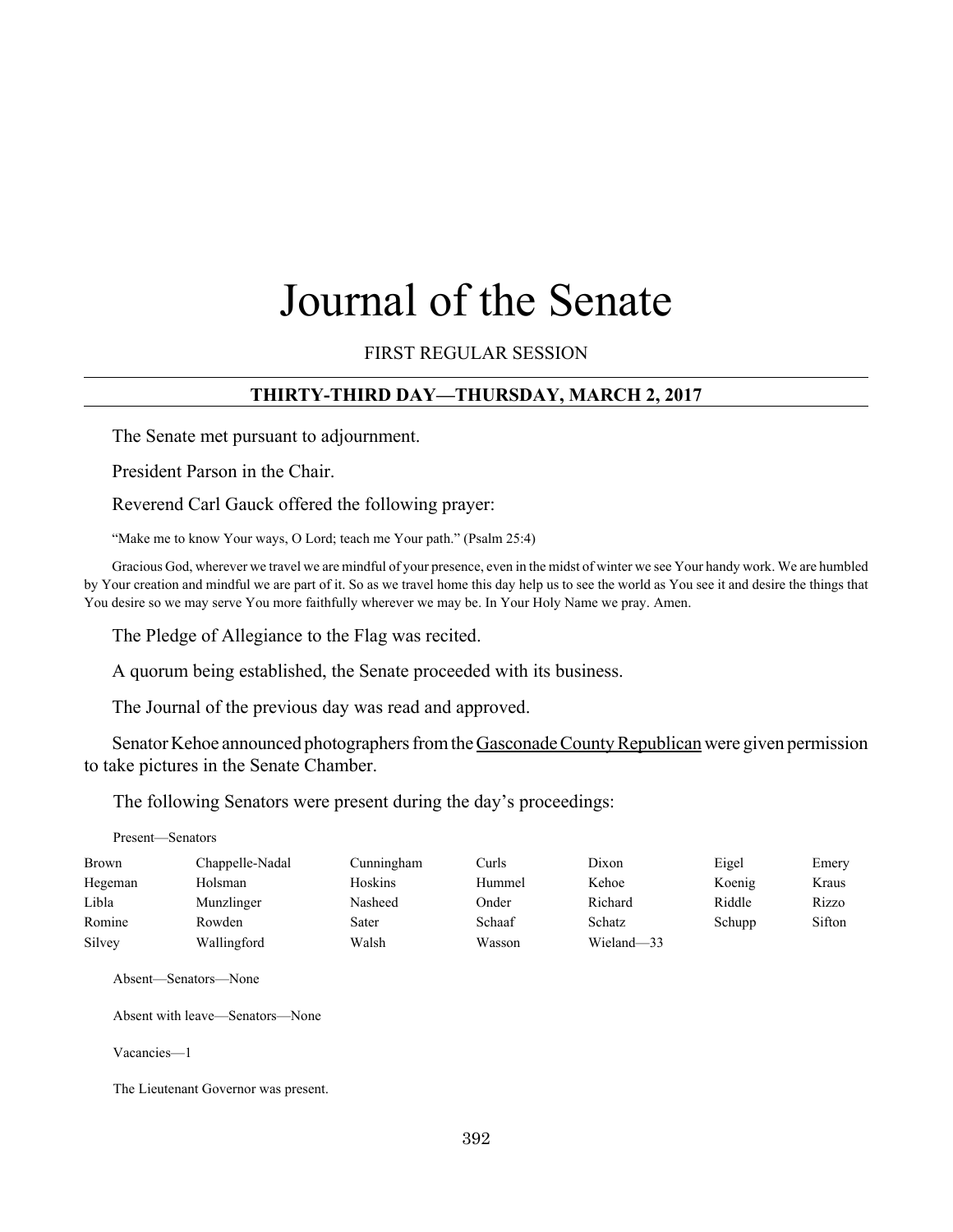#### **RESOLUTIONS**

Senator Wieland offered Senate Resolution No. 376, regarding Eagle Scout Derek Brennan Gross, Arnold, which was adopted.

Senator Silvey offered Senate Resolution No. 377, regarding Joe Hoyt, Nashua, which was adopted.

Senator Silvey offered Senate Resolution No. 378, regarding Katharine Turpen, North Kansas City, which was adopted.

Senator Silvey offered Senate Resolution No. 379, regarding Sydney Neal, Nashua, which was adopted.

Senator Silvey offered Senate Resolution No. 380, regarding Amber Thrasher, Nashua, which was adopted.

Senator Silvey offered Senate Resolution No. 381, regarding Casey Flynn, Nashua, which was adopted.

Senator Rowden offered Senate Resolution No. 382, regarding Cristina Tobias, which was adopted.

Senator Richard offered Senate Resolution No. 383, regarding Barbara L.Hogelin, Joplin, which was adopted.

President Pro Tem Richard assumed the Chair.

## **REPORTS OF STANDING COMMITTEES**

Senator Schaaf, Chairman of the Committee on Health and Pensions, submitted the following reports:

Mr. President: Your Committee on Health and Pensions, to which was referred **SB 371**, begs leave to report that it has considered the same and recommends that the bill do pass.

Also,

Mr. President: Your Committee on Health and Pensions, to which was referred **SB 333**, begs leave to report that it has considered the same and recommends that the Senate Committee Substitute, hereto attached, do pass.

Also,

Mr. President: Your Committee on Health and Pensions, to which was referred **SB 295**, begs leave to report that it has considered the same and recommends that the Senate Committee Substitute, hereto attached, do pass.

Also,

Mr. President: Your Committee on Health and Pensions, to which was referred **SB 409**, begs leave to report that it has considered the same and recommends that the bill do pass.

Also,

Mr. President: Your Committee on Health and Pensions, to which was referred **SB 141**, begs leave to report that it has considered the same and recommends that the bill do pass.

Also,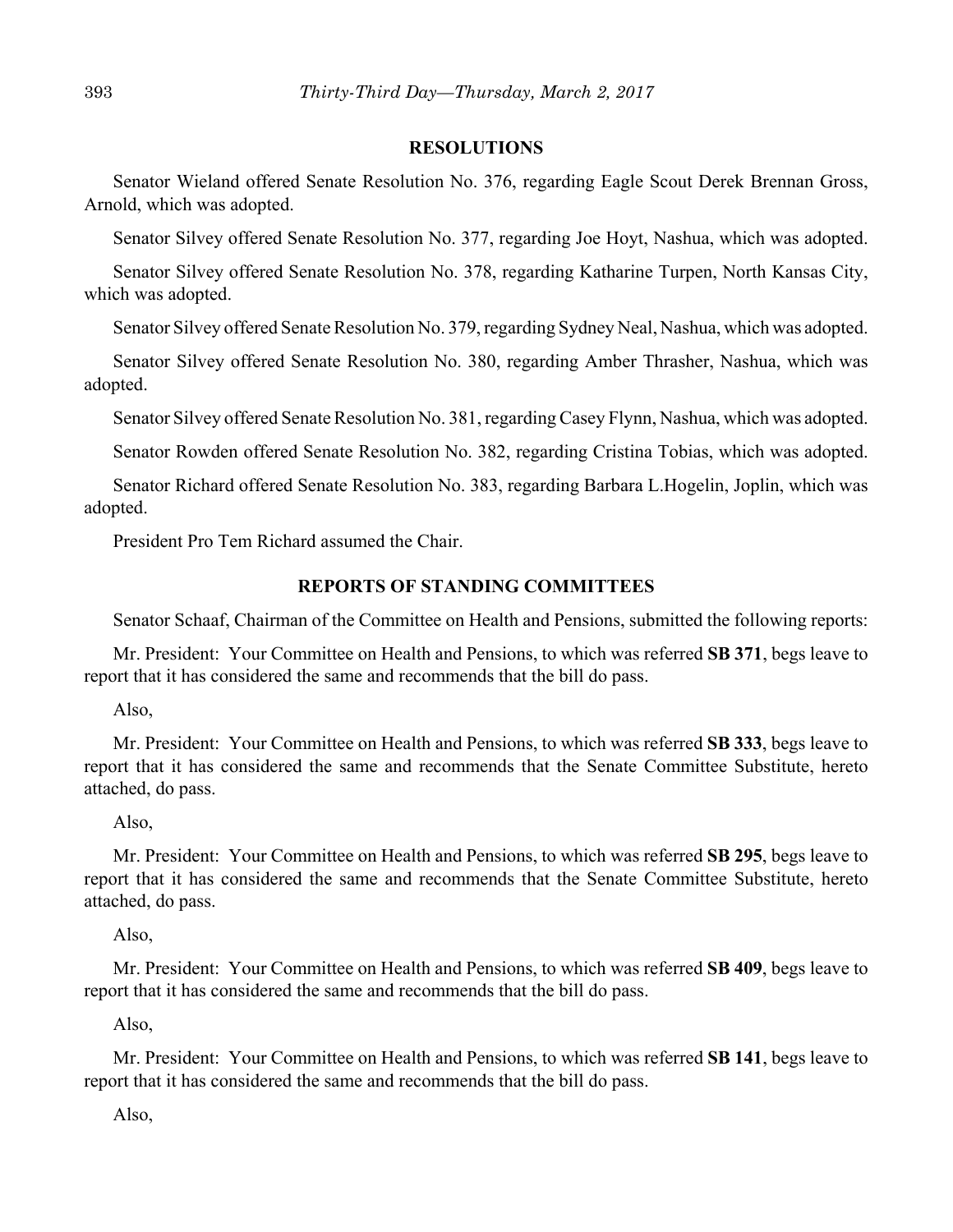Mr. President: Your Committee on Health and Pensions, to which was referred **SB 203**, begs leave to report that it has considered the same and recommends that the Senate Committee Substitute, hereto attached, do pass.

Also,

Mr. President: Your Committee on Health and Pensions, to which was referred **SB 410**, begs leave to report that it has considered the same and recommends that the bill do pass.

## Also,

Mr. President: Your Committee on Health and Pensions, to which was referred **SB 117**, begs leave to report that it has considered the same and recommends that the Senate Committee Substitute, hereto attached, do pass and be placed on the Consent Calendar.

## Also,

Mr. President: Your Committee on Health and Pensions, to which was referred **SB 296**, begs leave to report that it has considered the same and recommends that the bill do pass and be placed on the Consent Calendar.

## Also,

Mr. President: Your Committee on Health and Pensions, to which was referred **SB 394**, begs leave to report that it has considered the same and recommends that the bill do pass and be placed on the Consent Calendar.

Senator Munzlinger, Chairman of the Committee on Agriculture, Food Production and Outdoor Resources, submitted the following reports:

Mr. President: Your Committee on Agriculture, Food Production and Outdoor Resources, to which was referred **SB 368**, begs leave to report that it has considered the same and recommends that the bill do pass.

## Also,

Mr. President: Your Committee on Agriculture, Food Production and Outdoor Resources, to which was referred **SB 331**, begs leave to report that it has considered the same and recommends that the bill do pass.

Senator Wasson, Chairman of the Committee on Economic Development, submitted the following reports:

Mr. President: Your Committee on Economic Development, to which was referred **SB 348**, begs leave to report that it has considered the same and recommends that the bill do pass.

## Also,

Mr. President: Your Committee on Economic Development, to which was referred **SB 406**, begs leave to report that it has considered the same and recommends that the bill do pass.

Senator Dixon, Chairman of the Committee on the Judiciary and Civil and Criminal Jurisprudence, submitted the following reports:

Mr. President: Your Committee on the Judiciary and Civil and Criminal Jurisprudence, to which was referred **SB 142**, begs leave to report that it has considered the same and recommends that the bill do pass.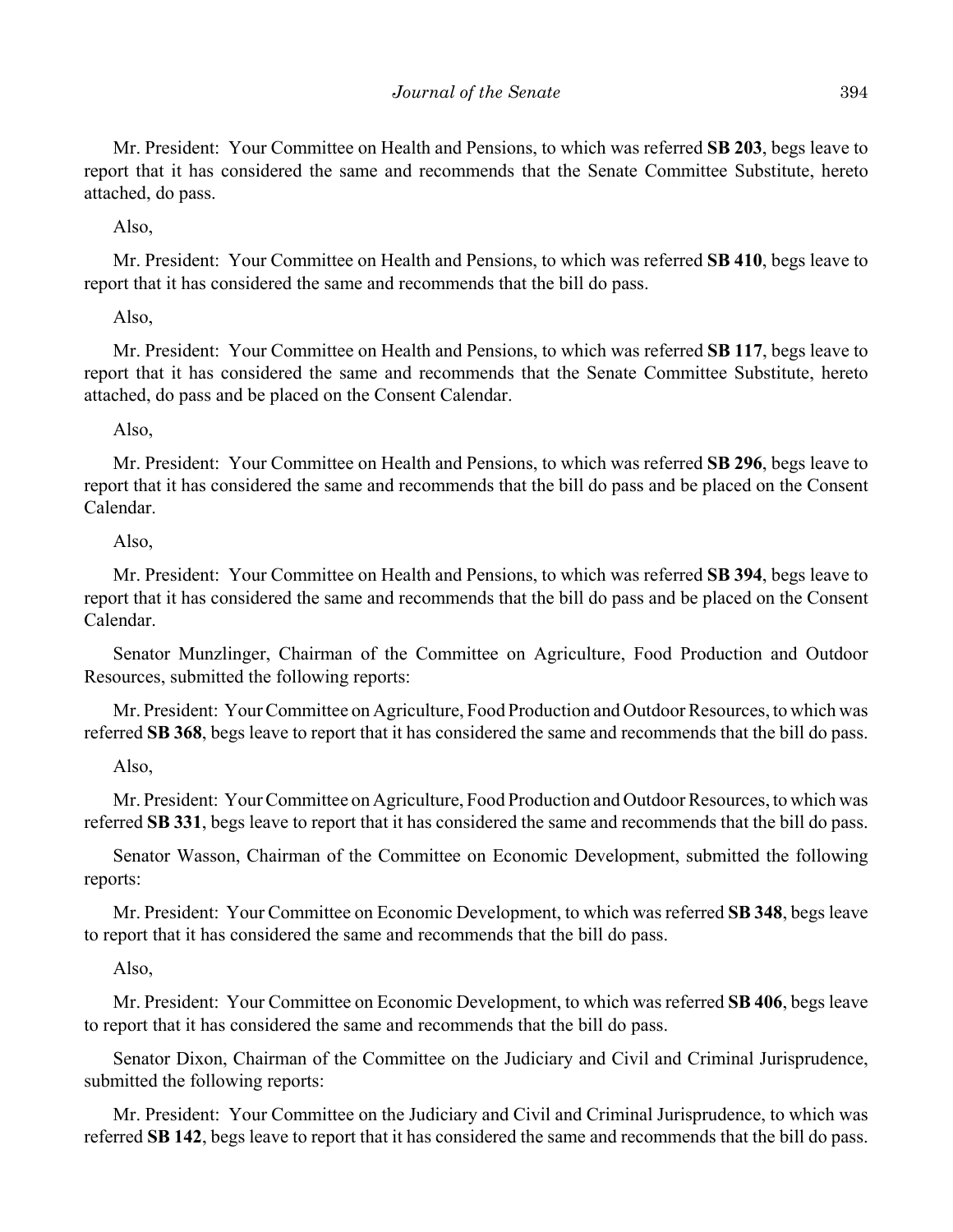Also,

Mr. President: Your Committee on the Judiciary and Civil and Criminal Jurisprudence, to which was referred **SB 129**, begs leave to report that it has considered the same and recommends that the Senate Committee Substitute, hereto attached, do pass.

Senator Kehoe, Chairman of the Committee on Rules, Joint Rules, Resolutions and Ethics, submitted the following reports:

Mr. President: Your Committee on Rules, Joint Rules, Resolutions and Ethics, to which was referred **SCR 14**, begs leave to report that it has considered the same and recommends that the concurrent resolution do pass.

Also,

Mr. President: Your Committee on Rules, Joint Rules, Resolutions and Ethics, to which was referred **SCR 4**, begs leave to report that it has considered the same and recommends that the concurrent resolution do pass.

Senator Sater, Chairman of the Committee on Seniors, Families and Children, submitted the following reports:

Mr. President: Your Committee on Seniors, Families and Children, to which was referred **SB 96**, begs leave to report that it has considered the same and recommends that the bill do pass.

Also,

Mr. President: Your Committee on Seniors, Families and Children, to which was referred **SB 103**, begs leave to report that it has considered the same and recommends that the bill do pass.

Also,

Mr. President: Your Committee on Seniors, Families and Children, to which was referred **SB 196**, begs leave to report that it has considered the same and recommends that the bill do pass.

Also,

Mr. President: Your Committee on Seniors, Families and Children, to which was referred **SB 230**, begs leave to report that it has considered the same and recommends that the bill do pass.

Also,

Mr. President: Your Committee on Seniors, Families and Children, to which was referred **SB 334**, begs leave to report that it has considered the same and recommends that the Senate Committee Substitute, hereto attached, do pass and be placed on the Consent Calendar.

Also,

Mr. President: Your Committee on Seniors, Families and Children, to which was referred **SB 363**, begs leave to report that it has considered the same and recommends that the bill do pass and be placed on the Consent Calendar.

Senator Emery, Chairman of the Committee on Government Reform, submitted the following reports: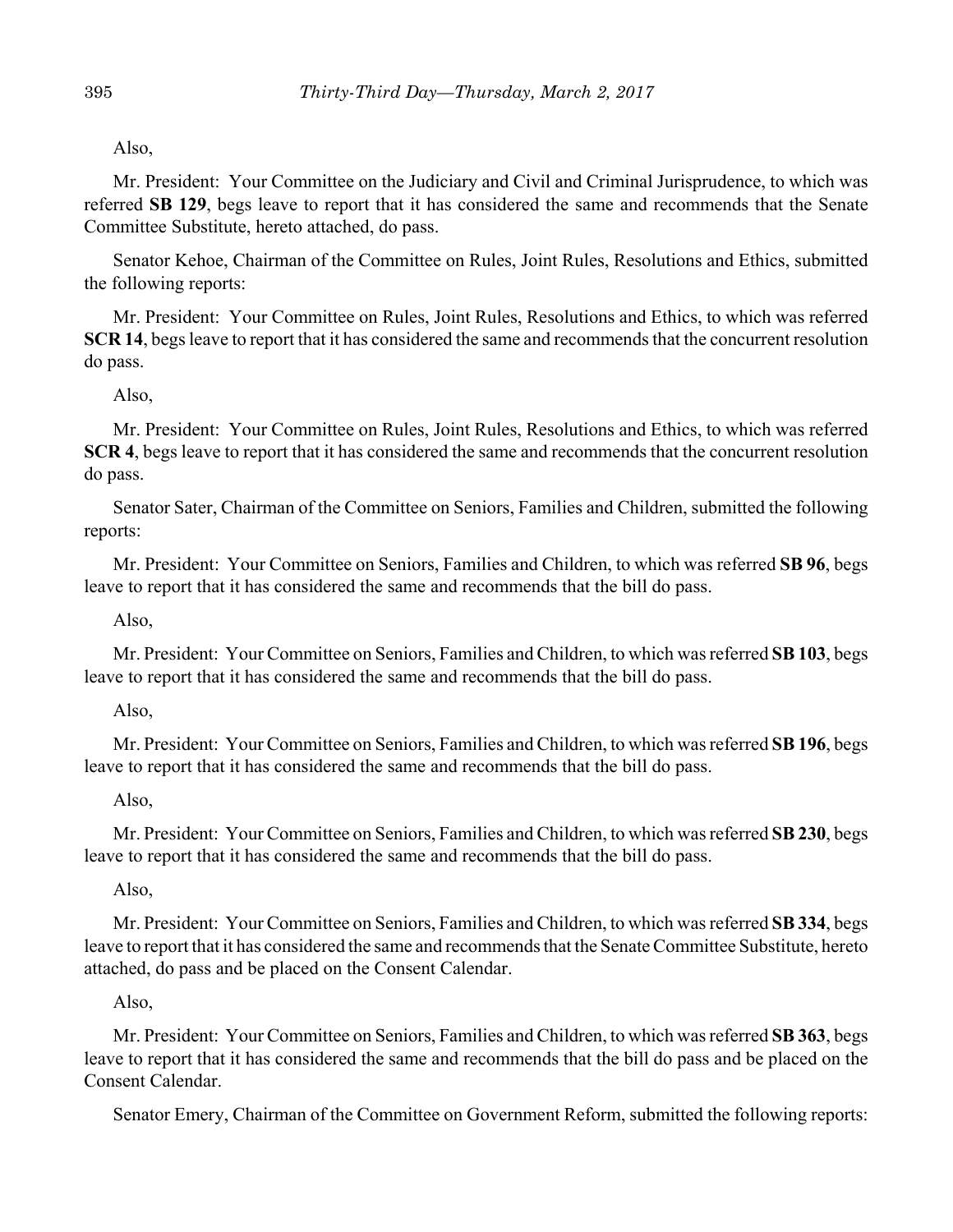Mr. President: Your Committee on Government Reform, to which was referred **SB 88**, begs leave to report that it has considered the same and recommends that the Senate Committee Substitute, hereto attached, do pass.

Also,

Mr. President: Your Committee on Government Reform, to which was referred **SB 200**, begs leave to report that it has considered the same and recommends that the bill do pass.

Also,

Mr. President: Your Committee on Government Reform, to which was referred **SB 201**, begs leave to report that it has considered the same and recommends that the Senate Committee Substitute, hereto attached, do pass.

Also,

Mr. President: Your Committee on Government Reform, to which was referred **SB 183**, begs leave to report that it has considered the same and recommends that the Senate Committee Substitute, hereto attached, do pass.

Also,

Mr. President: Your Committee on Government Reform, to which was referred **HB 95**, begs leave to report that it has considered the same and recommends that the bill do pass.

Also,

Mr. President: Your Committee on Government Reform, to which was referred **HB 153**, begs leave to report that it has considered the same and recommends that the bill do pass.

Senator Cunningham, Chairman of the Committee on Fiscal Oversight, submitted the following reports:

Mr. President: Your Committee on Fiscal Oversight, to which were referred **HB 251**, with **SCS**; **SS No. 2** for **SCS** for **SB 43**; **SS** for **SCS** for **SB 74**; and **HCS** for **HB 130**, with **SCS**, begs leave to report that it has considered the same and recommends that the bills do pass.

Senator Silvey, Chairman of the Committee on Commerce, Consumer Protection, Energy and the Environment, submitted the following report:

Mr. President: Your Committee on Commerce, Consumer Protection, Energy and the Environment, to which was referred **SB 405**, begs leave to report that it has considered the same and recommends that the bill do pass and be placed on the Consent Calendar.

Senator Kraus, Chairman of the Committee on Ways and Means, submitted the following reports:

Mr. President: Your Committee on Ways and Means, to which was referred **SB 130**, begs leave to report that it has considered the same and recommends that the Senate Committee Substitute, hereto attached, do pass.

Also,

Mr. President: Your Committee on Ways and Means, to which was referred **SB 80**, begs leave to report that it has considered the same and recommends that the Senate Committee Substitute, hereto attached, do pass.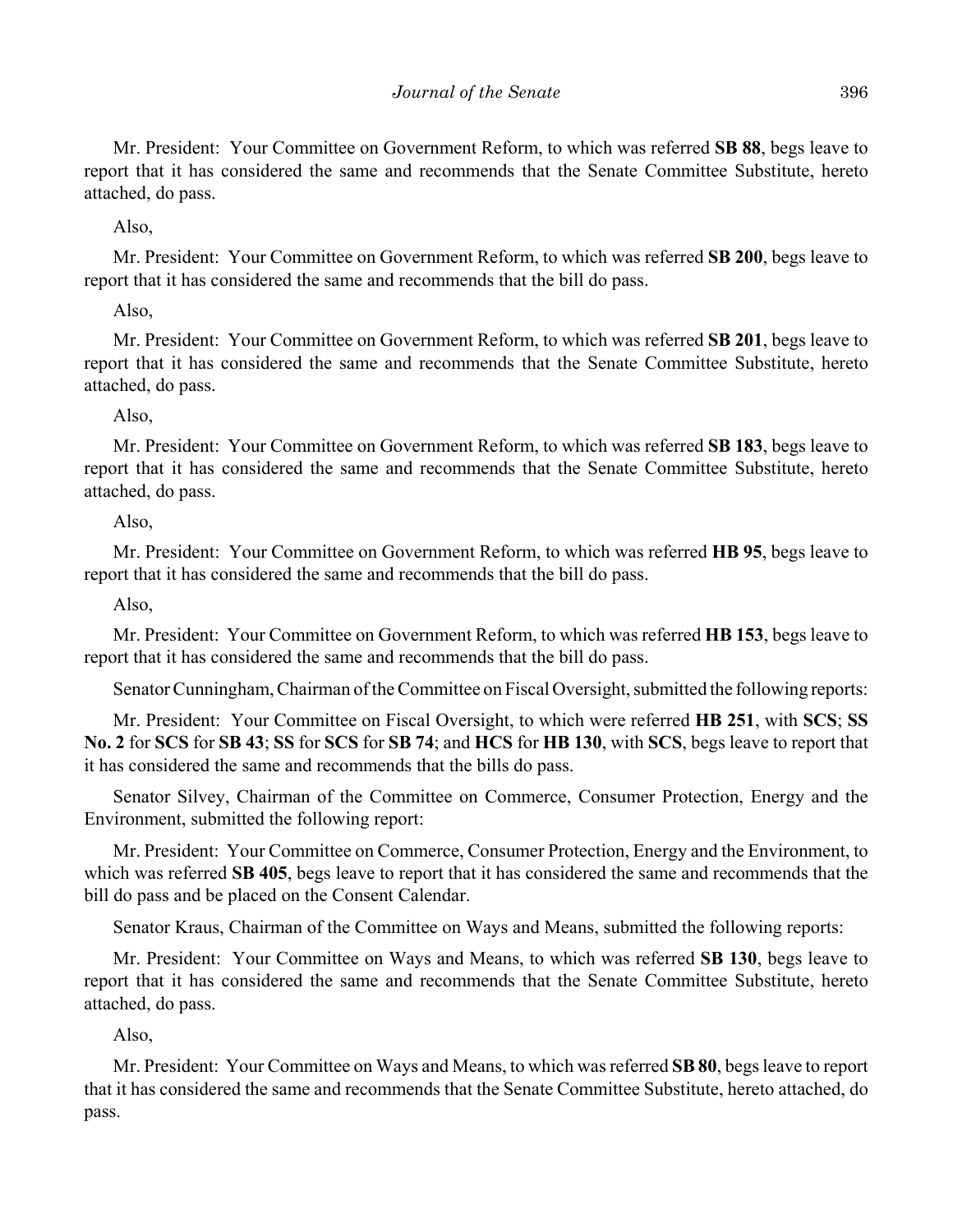Also,

Mr. President: Your Committee on Ways and Means, to which was referred **SB 250**, begs leave to report that it has considered the same and recommends that the bill do pass.

Also,

Mr. President: Your Committee on Ways and Means, to which was referred **SJR 12**, begs leave to report that it has considered the same and recommends that the joint resolution do pass.

Senator Wallingford, Chairman of the Committee on Veterans and Military Affairs, submitted the following reports:

Mr. President: Your Committee on Veterans and Military Affairs, to which was referred **SB 144**, begs leave to report that it has considered the same and recommends that the bill do pass.

Also,

Mr. President: Your Committee on Veterans and Military Affairs, to which was referred **SB 279**, begs leave to report that it has considered the same and recommends that the Senate Committee Substitute, hereto attached, do pass and be placed on the Consent Calendar.

Also,

Mr. President: Your Committee on Veterans and Military Affairs, to which was referred **SB 280**, begs leave to report that it has considered the same and recommends that the Senate Committee Substitute, hereto attached, do pass.

Senator Romine, Chairman of the Committee on Education, submitted the following reports:

Mr. President: Your Committee on Education, to which was referred **SB 115**, begs leave to report that it has considered the same and recommends that the Senate Committee Substitute, hereto attached, do pass.

Also,

Mr. President: Your Committee on Education, to which was referred **SB 362**, begs leave to report that it has considered the same and recommends that the bill do pass.

Senator Libla, Chairman of the Committee on Small Business and Industry, submitted the following reports:

Mr. President: Your Committee on Small Business and Industry, to which was referred **SB 298**, begs leave to report that it has considered the same and recommends that the bill do pass.

Also,

Mr. President: Your Committee on Small Business and Industry, to which was referred **SB 234**, begs leave to report that it has considered the same and recommends that the Senate Committee Substitute, hereto attached, do pass.

Senator Hegeman, Chairman of the Committee on Local Government and Elections, submitted the following reports:

Mr. President: Your Committee on Local Government and Elections, to which was referred **SB 442**, begs leave to report that it has considered the same and recommends that the bill do pass.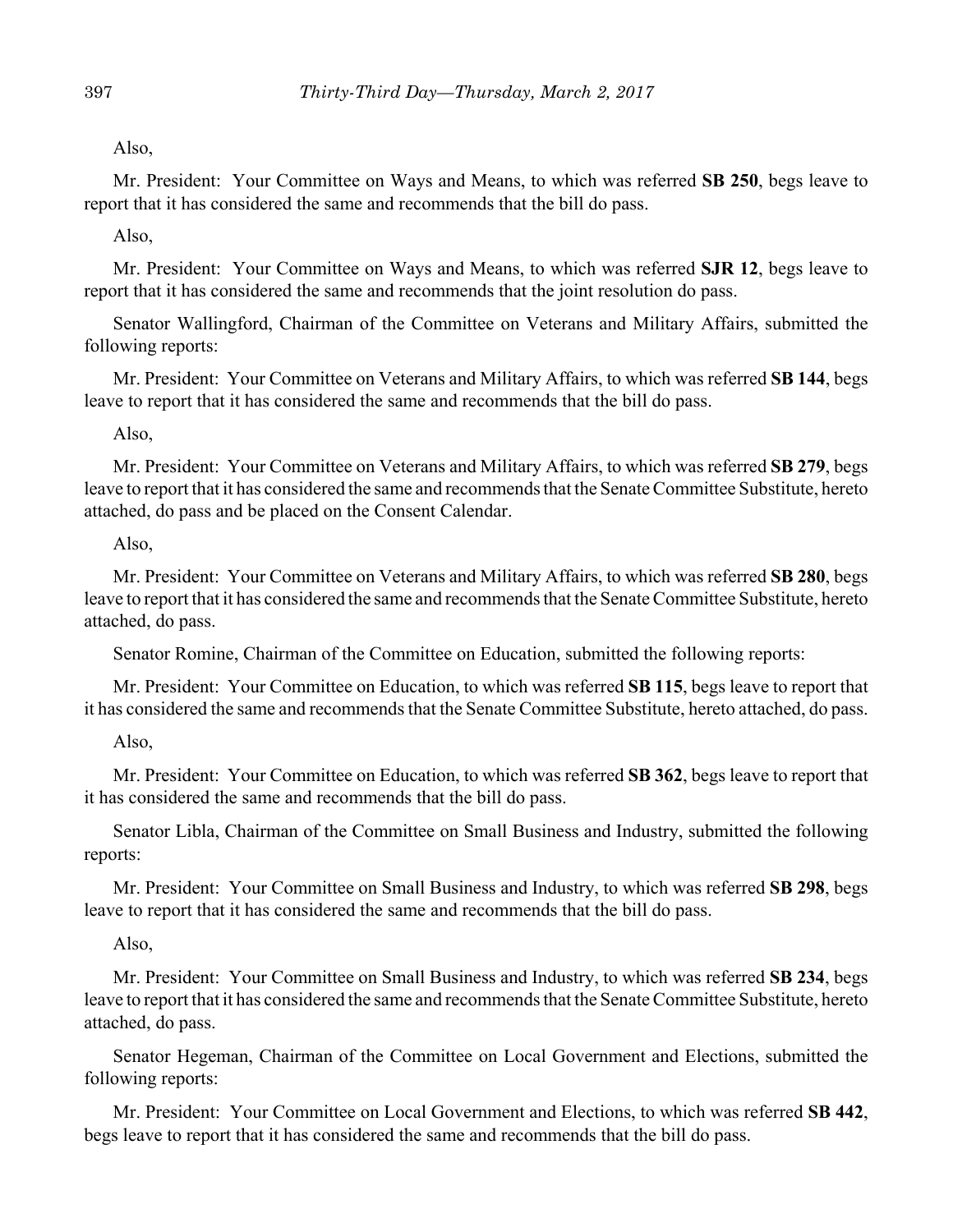Mr. President: Your Committee on Local Government and Elections, to which was referred **SB 76**, begs leave to report that it has considered the same and recommends that the bill do pass.

# Also,

Mr. President: Your Committee on Local Government and Elections, to which was referred **SB 389**, begs leave to report that it has considered the same and recommends that the Senate Committee Substitute, hereto attached, do pass.

# Also,

Mr. President: Your Committee on Local Government and Elections, to which was referred **SB 286**, begs leave to report that it has considered the same and recommends that the bill do pass.

# Also,

Mr. President: Your Committee on Local Government and Elections, to which was referred **SB 267**, begs leave to report that it has considered the same and recommends that the Senate Committee Substitute, hereto attached, do pass.

# Also,

Mr. President: Your Committee on Local Government and Elections, to which was referred **SB 332**, begs leave to report that it has considered the same and recommends that the bill do pass and be placed on the Consent Calendar.

# Also,

Mr. President: Your Committee on Local Government and Elections, to which was referred **SB 93**, begs leave to report that it has considered the same and recommends that the Senate Committee Substitute, hereto attached, do pass and be placed on the Consent Calendar.

# Also,

Mr. President: Your Committee on Local Government and Elections, to which was referred **SB 112**, begs leave to report that it has considered the same and recommends that the Senate Committee Substitute, hereto attached, do pass and be placed on the Consent Calendar.

Senator Wieland, Chairman of the Committee on Insurance and Banking, submitted the following reports:

Mr. President: Your Committee on Insurance and Banking, to which was referred **SB 383**, begs leave to report that it has considered the same and recommends that the bill do pass.

# Also,

Mr. President: Your Committee on Insurance and Banking, to which was referred **SB 336**, begs leave to report that it has considered the same and recommends that the bill do pass.

# Also,

Mr. President: Your Committee on Insurance and Banking, to which was referred **SB 223**, begs leave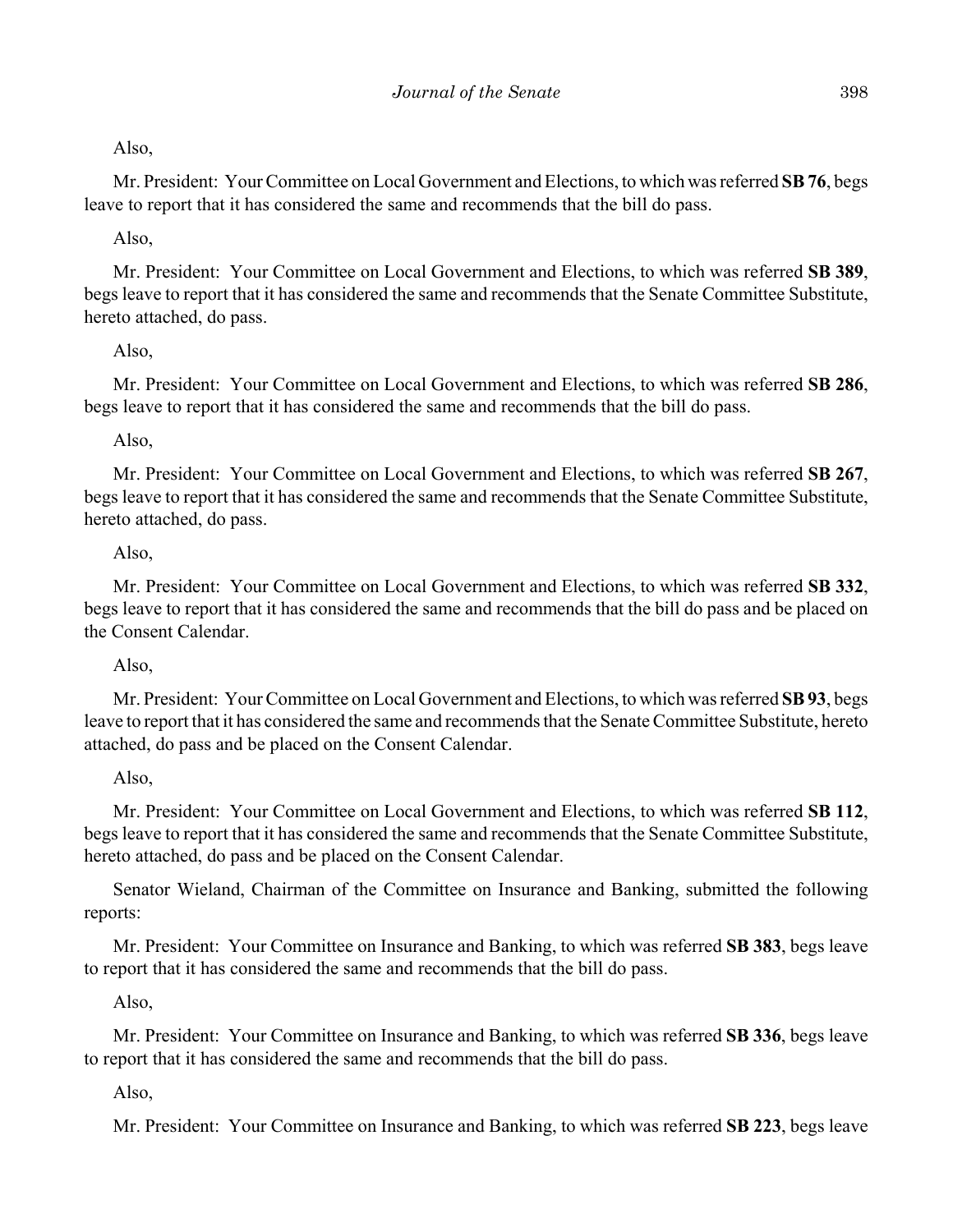to report that it has considered the same and recommends that the Senate Committee Substitute, hereto attached, do pass.

Senator Riddle, Chairman of the Committee on Professional Registration, submitted the following reports:

Mr. President: Your Committee on Professional Registration, to which was referred **SB 353**, begs leave to report that it has considered the same and recommends that the bill do pass and be placed on the Consent Calendar.

Also,

Mr. President: Your Committee on Professional Registration, to which was referred **SB 366**, begs leave to report that it has considered the same and recommends that the bill do pass and be placed on the Consent Calendar.

Also,

Mr. President: Your Committee on Professional Registration, to which was referred **SB 263**, begs leave to report that it has considered the same and recommends that the bill do pass.

Senator Schatz, Chairman of the Committee on Transportation, Infrastructure and Public Safety, submitted the following reports:

Mr. President: Your Committee on Transportation, Infrastructure and Public Safety, to which was referred **SB 302**, begs leave to report that it has considered the same and recommends that the bill do pass and be placed on the Consent Calendar.

Also,

Mr. President: Your Committee on Transportation, Infrastructure and Public Safety, to which was referred **SB 222**, begs leave to report that it has considered the same and recommends that the bill do pass and be placed on the Consent Calendar.

## Also,

Mr. President: Your Committee on Transportation, Infrastructure and Public Safety, to which was referred **SB 282**, begs leave to report that it has considered the same and recommends that the bill do pass and be placed on the Consent Calendar.

## Also,

Mr. President: Your Committee on Transportation, Infrastructure and Public Safety, to which was referred **SB 243**, begs leave to report that it has considered the same and recommends that the bill do pass.

Also,

Mr. President: Your Committee on Transportation, Infrastructure and Public Safety, to which was referred **SB 156**, begs leave to report that it has considered the same and recommends that the Senate Committee Substitute, hereto attached, do pass.

# Also,

Mr. President: Your Committee on Transportation, Infrastructure and Public Safety, to which was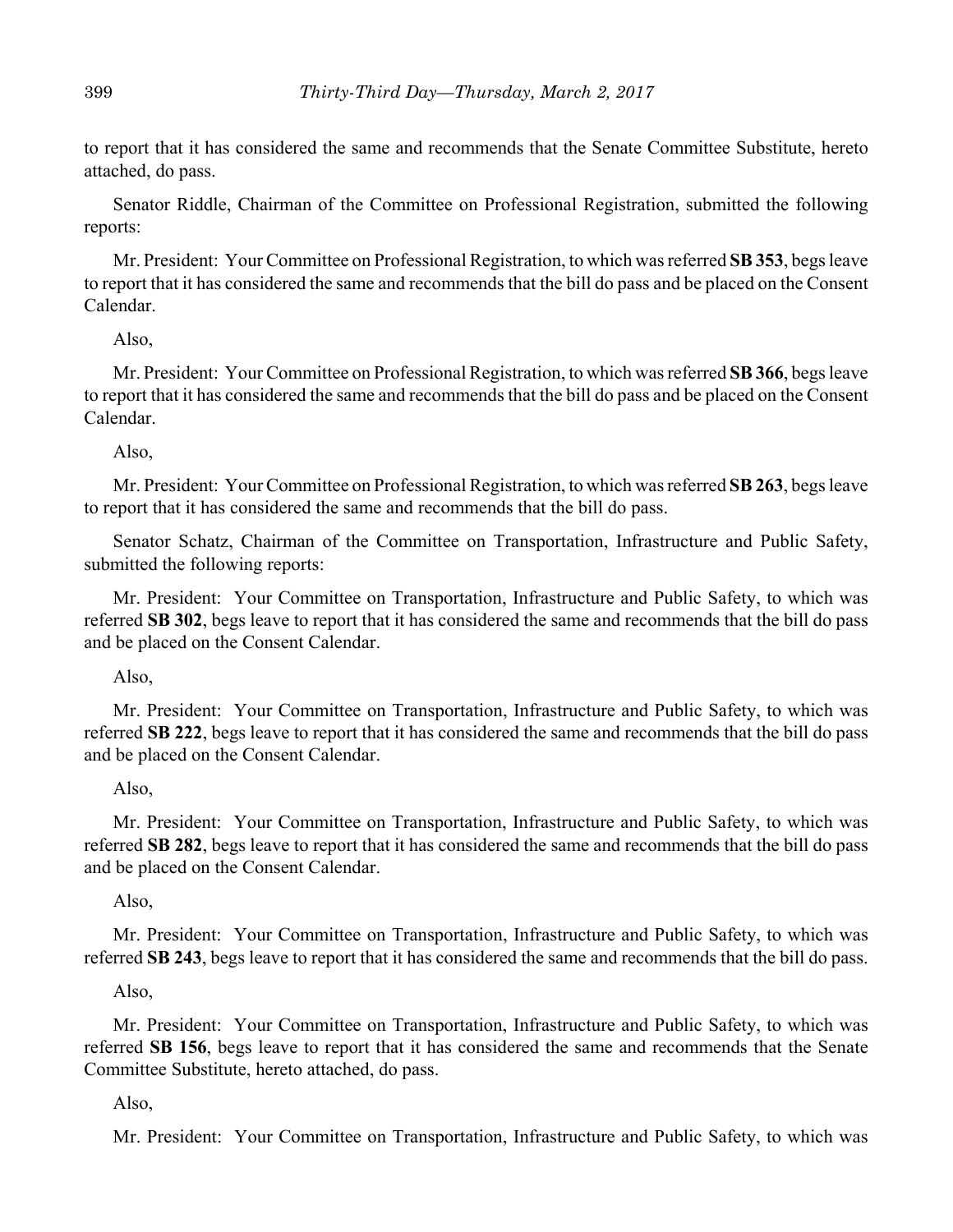referred **SB 85**, begs leave to report that it has considered the same and recommends that the Senate Committee Substitute, hereto attached, do pass.

Also,

Mr. President: Your Committee on Transportation, Infrastructure and Public Safety, to which was referred **SB 180**, begs leave to report that it has considered the same and recommends that the Senate Committee Substitute, hereto attached, do pass.

Also,

Mr. President: Your Committee on Transportation, Infrastructure and Public Safety, to which was referred **SB 233**, begs leave to report that it has considered the same and recommends that the bill do pass.

Also,

Mr. President: Your Committee on Transportation, Infrastructure and Public Safety, to which was referred **SB 61**, begs leave to report that it has considered the same and recommends that the Senate Committee Substitute, hereto attached, do pass.

Senator Onder, Chairman of the Committee on General Laws, submitted the following reports:

Mr. President: Your Committee on General Laws, to which was referred **SJR 11**, begs leave to report that it has considered the same and recommends that the Senate Committee Substitute, hereto attached, do pass.

Also,

Mr. President: Your Committee on General Laws, to which was referred **SB 358**, begs leave to report that it has considered the same and recommends that the bill do pass.

# Also,

Mr. President: Your Committee on General Laws, to which was referred **SB 316**, begs leave to report that it has considered the same and recommends that the Senate Committee Substitute, hereto attached, do pass.

# Also,

Mr. President: Your Committee on General Laws, to which was referred **SB 329**, begs leave to report that it has considered the same and recommends that the bill do pass and be placed on the Consent Calendar.

## Also,

Mr. President: Your Committee on General Laws, to which was referred **SB 376**, begs leave to report that it has considered the same and recommends that the bill do pass.

President Parson assumed the Chair.

Senator Richard, Chairman of the Committee on Gubernatorial Appointments, submitted the following reports, reading of which was waived:

Mr. President: Your Committee on Gubernatorial Appointments, to which were referred the following appointments, begs leave to report that it has considered the same and recommends that the Senate do give its advice and consent to the following: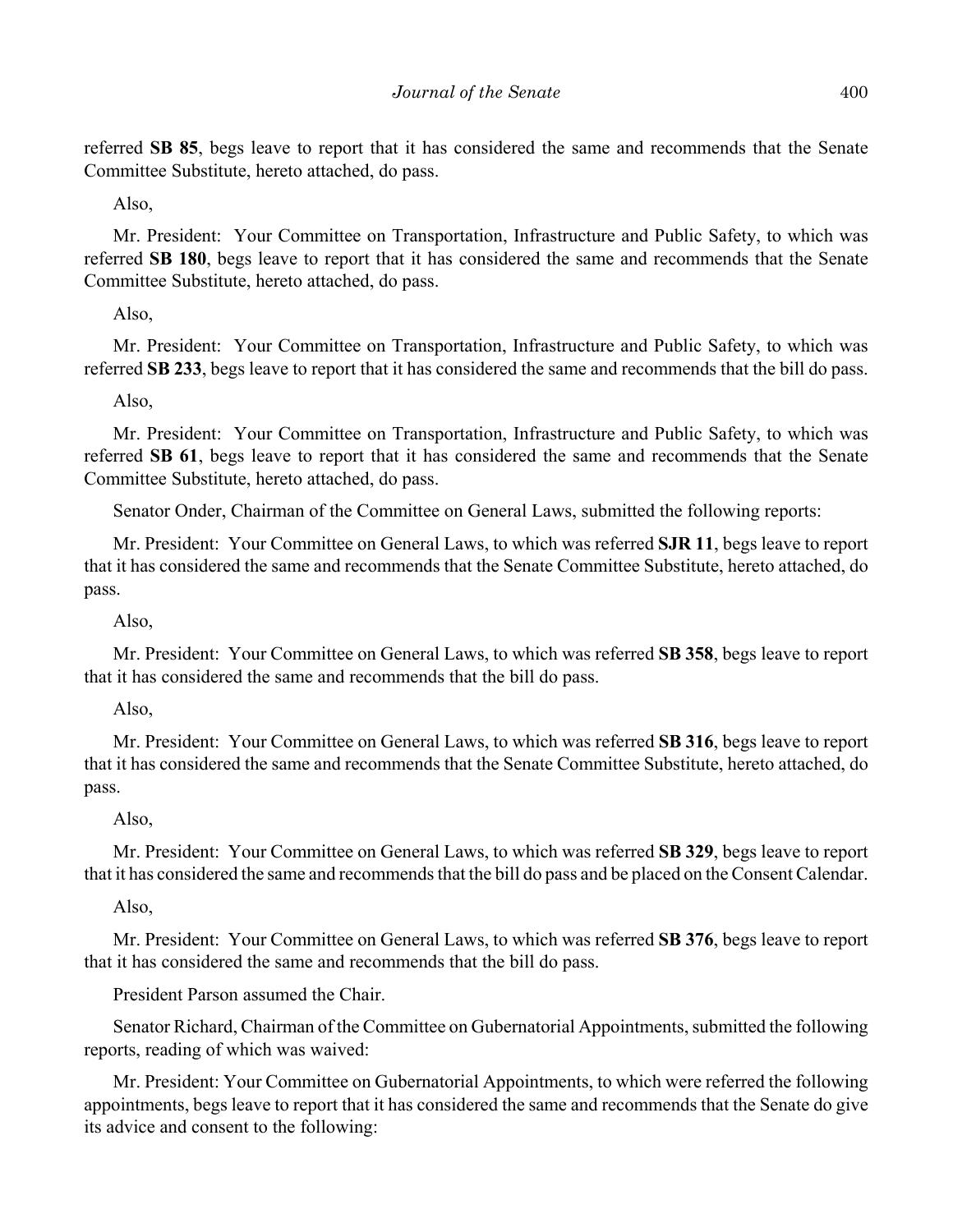Joseph A. Barbaglia, Democrat, and Jerry M. Hunter, Republican, as members of the Saint Louis City Board of Elections Commissioners.

Senator Richard requested unanimous consent of the Senate to vote on the above reports in one motion. There being no objection, the request was granted.

Senator Richard moved that the committee reports be adopted, and the Senate do give its advice and consent to the above appointments, which motion prevailed.

## **REFERRALS**

President Pro Tem Richard referred **SCR 21** to the Committee on Rules, Joint Rules, Resolutions and Ethics.

# **SECOND READING OF CONCURRENT RESOLUTIONS**

The following Concurrent Resolutions were read the 2nd time and referred to the Committees indicated:

**SCR 22**—Rules, Joint Rules, Resolutions and Ethics.

**SCR 23**—Rules, Joint Rules, Resolutions and Ethics.

#### **SECOND READING OF SENATE BILLS**

The following Bills and Joint Resolution were read the 2nd time and referred to the Committees indicated:

**SB 453**––Local Government and Elections.

**SB 454**––Professional Registration.

**SB 455**––Professional Registration.

**SB 456—Health and Pensions.** 

- **SB 457**––Transportation, Infrastructure and Public Safety.
- **SB 458**––Commerce, Consumer Protection, Energy and the Environment.
- **SB 459—Commerce, Consumer Protection, Energy and the Environment.**
- **SB 460–Local Government and Elections.**
- **SB 461**––Economic Development.
- **SB 462**––Judiciary and Civil and Criminal Jurisprudence.
- **SB 463**––Rules, Joint Rules, Resolutions and Ethics.
- **SB 464**––Education.
- **SB 465**––Judiciary and Civil and Criminal Jurisprudence.
- **SB 466**––Government Reform.
- **SB 467**––Small Business and Industry.
- **SB 468**––Professional Registration.
- **SB 469**––Economic Development.
- **SB 470**––Judiciary and Civil and Criminal Jurisprudence.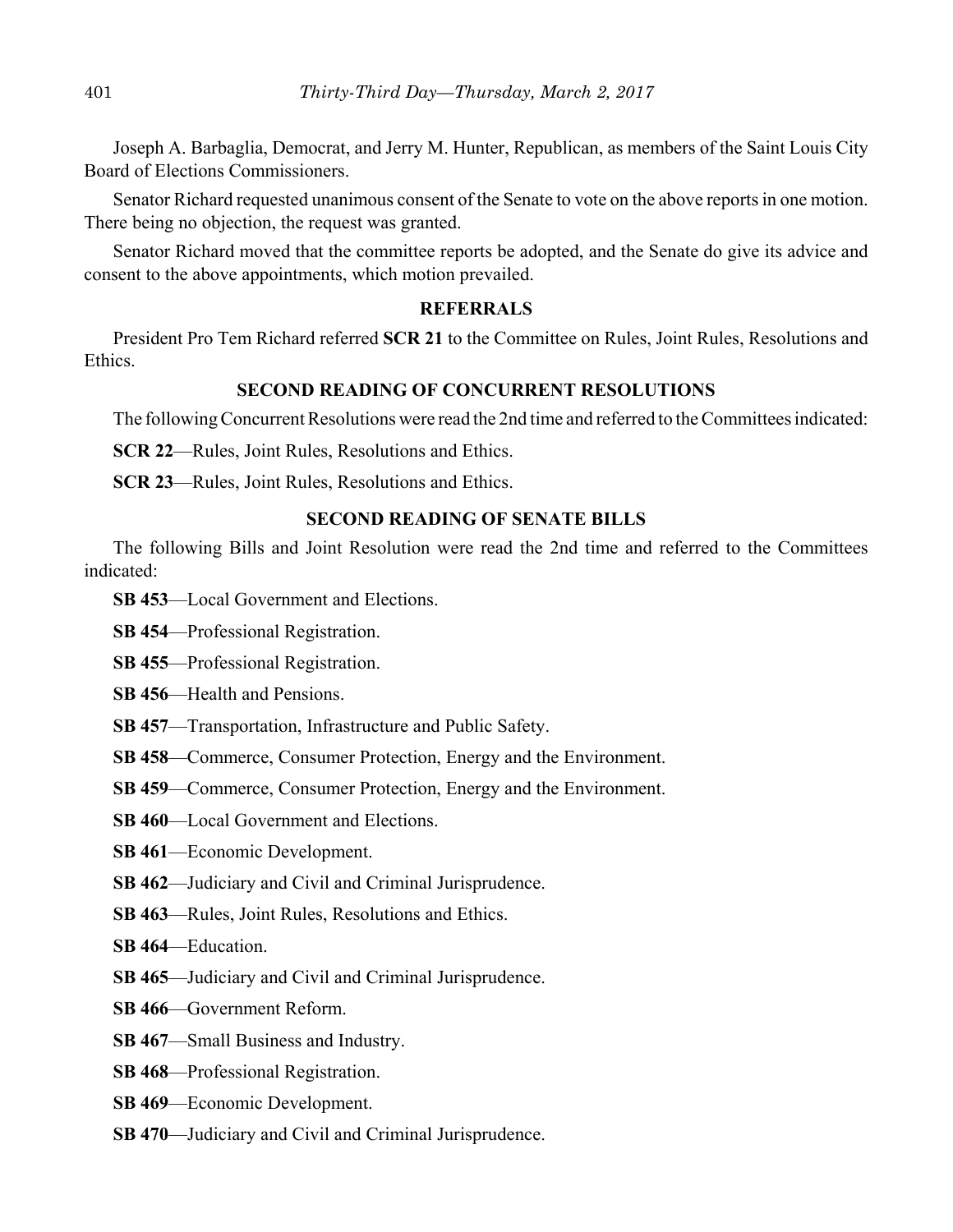- **SB 471**––Ways and Means.
- **SB 472**––Agriculture, Food Production and Outdoor Resources.
- **SB 473**––General Laws.
- **SB 474**––Transportation, Infrastructure and Public Safety.
- **SB 475**––Government Reform.
- **SB 476**––Education.
- **SB 477**––Seniors, Families and Children.
- **SB 478**––Education.
- **SB 479**––Ways and Means.
- **SB 480—Commerce, Consumer Protection, Energy and the Environment.**
- **SB 481**––Small Business and Industry.
- **SB 482**––Judiciary and Civil and Criminal Jurisprudence.
- **SB 483**––Transportation, Infrastructure and Public Safety.
- **SB 484**––Judiciary and Civil and Criminal Jurisprudence.
- **SB 485**––Education.
- **SB 486**––General Laws.
- **SB 487**––General Laws.
- **SB 488**––General Laws.
- **SB 489—Commerce, Consumer Protection, Energy and the Environment.**
- **SB 490**––Professional Registration.
- **SB 491**––Education.
- **SB 492**––Professional Registration.
- **SB 493**––Judiciary and Civil and Criminal Jurisprudence.
- **SB 494**––Professional Registration.
- **SB 495**––Health and Pensions.
- **SB 496**––Judiciary and Civil and Criminal Jurisprudence.
- **SB 497**––Judiciary and Civil and Criminal Jurisprudence.
- **SB 498**––Transportation, Infrastructure and Public Safety.
- **SB 499**––Judiciary and Civil and Criminal Jurisprudence.
- **SB 500**––Education.
- **SB 501**––Seniors, Families and Children.
- **SB 502**––Insurance and Banking.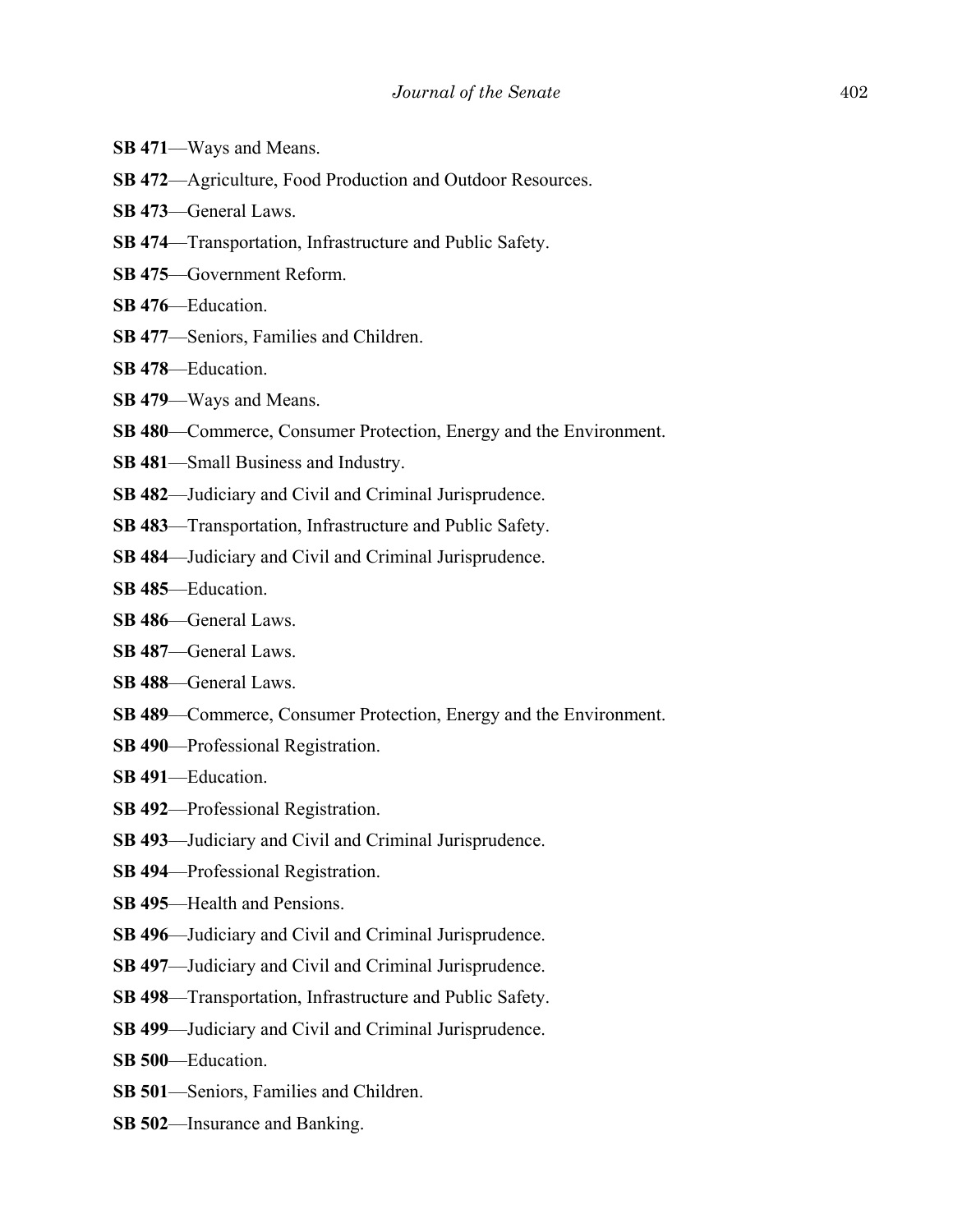**SB 503**––Transportation, Infrastructure and Public Safety.

**SB 504**—Local Government and Elections.

**SB 505**––Ways and Means.

**SJR 18**––Rules, Joint Rules, Resolutions and Ethics.

 Senator Dixon requested unanimous consent of the Senate that **SB 252**, with **SCS**, be returned to the Committee on the Judiciary and Civil and Criminal Jurisprudence as an updated fiscal note deems it ineligible of meeting consent status under Senate Rule 45, which request was granted.

## **THIRD READING OF SENATE BILLS**

**SS** for **SCS** for **SB 74**, introduced by Senator Schaaf, entitled:

# SENATE SUBSTITUTE FOR SENATE COMMITTEE SUBSTITUTE FOR SENATE BILL NO. 74

An Act to repeal section 195.050, RSMo, and to enact in lieu thereof twelve new sections relating to a prescription drug monitoring program, with penalty provisions.

Was taken up.

On motion of Senator Schaaf, **SS** for **SCS** for **SB 74** was read the 3rd time and passed by the following vote:

| YEAS—Senators |         |         |             |               |        |
|---------------|---------|---------|-------------|---------------|--------|
| Cunningham    | Dixon   | Hegeman | Holsman     | Hummel        | Kehoe  |
| Munzlinger    | Richard | Riddle  | Rizzo       | Romine        | Rowden |
| <b>Schatz</b> | Sifton  | Silvey  | Wallingford | $Wasson - 20$ |        |
|               |         |         |             |               |        |
| NAYS—Senators |         |         |             |               |        |
| Curls         | Eigel   | Emery   | Hoskins     | Koenig        | Kraus  |
| Onder         | Sater   | Schupp  | Walsh       | Wieland-13    |        |
|               |         |         |             |               |        |

Absent—Senators—None

Absent with leave—Senators—None

Vacancies—1

The President declared the bill passed.

On motion of Senator Schaaf, title to the bill was agreed to.

Senator Schaaf moved that the vote by which the bill passed be reconsidered.

Senator Kehoe moved that motion lay on the table, which motion prevailed.

President Pro Tem Richard assumed the Chair.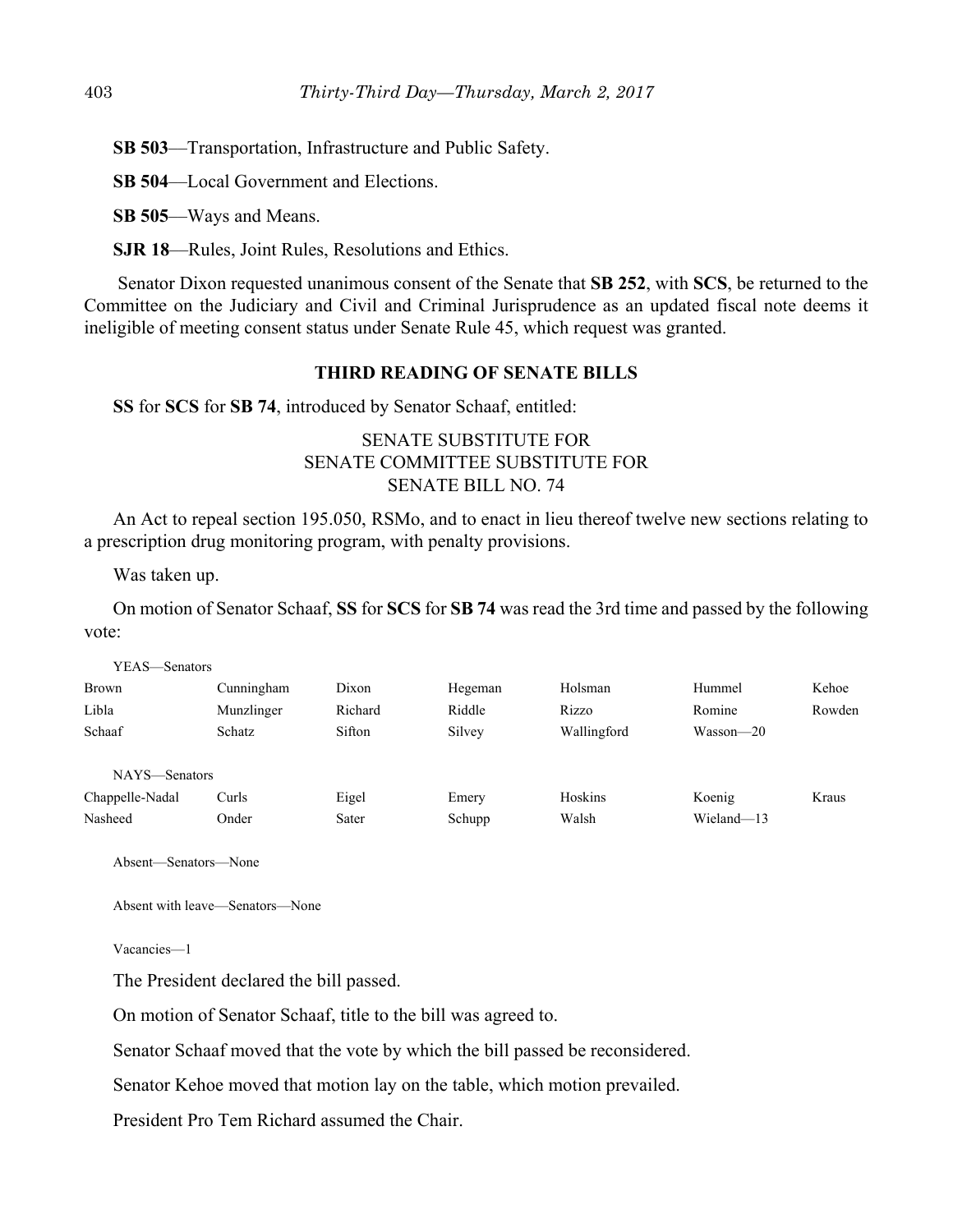## **SS No. 2** for **SCS** for **SB 43**, introduced by Senator Romine, entitled:

# SENATE SUBSTITUTE NO. 2 FOR SENATE COMMITTEE SUBSTITUTE FOR SENATE BILL NO. 43

An Act to repeal sections 213.010, 213.040, 213.050, 213.055, 213.065, 213.070, 213.075, 213.101, and 213.111, RSMo, and to enact in lieu thereof ten new sections relating to unlawful discriminatory practices.

#### Was taken up.

On motion of Senator Romine, **SS No. 2** for **SCS** for **SB 43** was read the 3rd time and passed by the following vote:

| YEAS—Senators   |            |         |            |         |         |             |
|-----------------|------------|---------|------------|---------|---------|-------------|
| Brown           | Cunningham | Dixon   | Eigel      | Emery   | Hegeman | Hoskins     |
| Kehoe           | Kraus      | Libla   | Munzlinger | Onder   | Richard | Riddle      |
| Romine          | Rowden     | Sater   | Schaaf     | Schatz  | Silvey  | Wallingford |
| Wasson          | Wieland-23 |         |            |         |         |             |
|                 |            |         |            |         |         |             |
| NAYS-Senators   |            |         |            |         |         |             |
| Chappelle-Nadal | Curls      | Holsman | Hummel     | Nasheed | Rizzo   | Schupp      |
| Sifton          | Walsh—9    |         |            |         |         |             |

Absent—Senator Koenig—1

Absent with leave—Senators—None

Vacancies—1

The President declared the bill passed.

On motion of Senator Romine, title to the bill was agreed to.

Senator Romine moved that the vote by which the bill passed be reconsidered.

Senator Kehoe moved that motion lay on the table, which motion prevailed.

#### **RESOLUTIONS**

Senator Kraus moved that **SR 270** be taken up for adoption, which motion prevailed.

Senator Kraus offered **SS** for **SR 270**, entitled:

#### SENATE SUBSTITUTE FOR

#### SENATE RESOLUTION NO. 270

Whereas, the tenth amendment to the United States Constitution reserves for the States or people all rights not delegated to the federal government; and

Whereas, the Constitution of the United States does not delegate authority to the federal government to create identification standards, nor to condition the full faith and credit owed to a State's acts, records, and proceedings; and

Whereas, identification documents have traditionally and historically been the province of the several States; and

Whereas, the REAL ID Act increases the administrative burden on the States, and will result in increased expense for license and identification card applicants, as well as extended waiting and processing times; and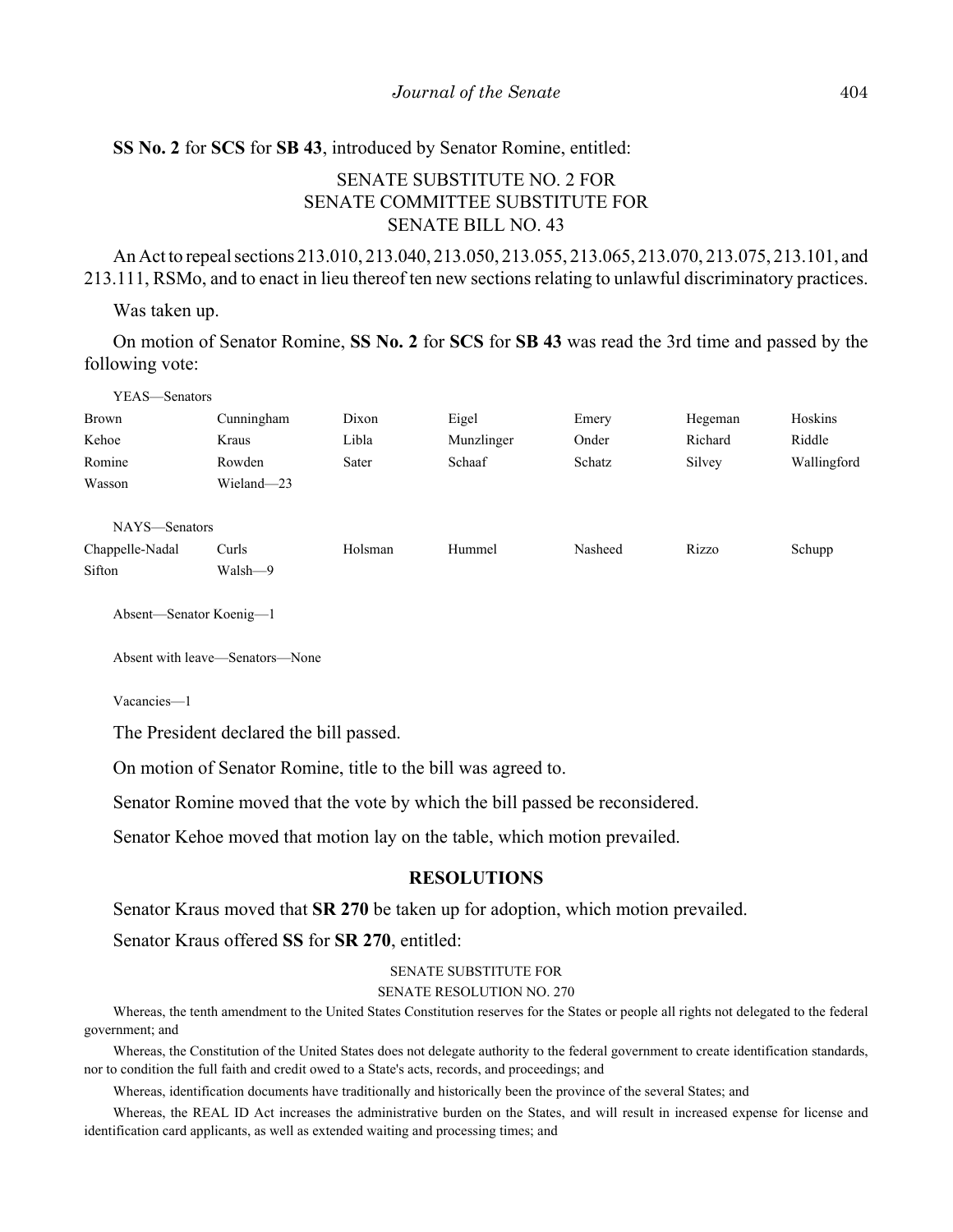Whereas, history has shown that all governments, even our own, present a hazard of overreach and tyranny; and

Whereas, in 2009, the Missouri General Assembly passed legislation, signed by Governor Nixon, expressly forbidding the state from cooperating with the REAL ID Act; and

Whereas, in 2013, the Missouri General Assembly passed legislation, signed by Governor Nixon, clearly prohibiting the Department of Revenue from retaining source documents as required by the REAL ID Act; and

Whereas, in 2014, the people of Missouri passed Amendment 9 to ensure their personal privacy is not violated by our government; and Whereas, the people of Missouri have made it abundantly clear that they value their privacy and refuse to sacrifice it under the guise of security; and

Whereas, implementation of the REAL ID Act will put in place a system that may further enable a surveillance state; and

Whereas, the brave men and women of our armed forces put their lives on the line, and sometimes make the ultimate sacrifice, to defend our freedom and liberty:

Now Therefore Be It Resolved that the members of the Missouri Senate, Ninety-ninth General Assembly, First Regular Session, hereby urge that the United States Congress repeal the REAL ID Act of 2005; and

Be It Further Resolved that the Secretary of the Missouri Senate be instructed to prepare properly inscribed copies of this resolution for each member of Missouri's Congressional delegation.

Senator Kraus moved that **SS** for **SR 270** be adopted, which motion prevailed.

On motion of Senator Kraus, **SS** for **SR 270** was adopted.

#### **REPORTS OF STANDING COMMITTEES**

Senator Dixon, Chairman of the Committee on the Judiciary and Civil and Criminal Jurisprudence, submitted the following report:

Mr. President: Your Committee on the Judiciary and Civil and Criminal Jurisprudence, to which was referred **SB 252**, begs leave to report that it has considered the same and recommends that the Senate Committee Substitute, hereto attached, do pass.

#### **MESSAGES FROM THE HOUSE**

The following messages were received from the House of Representatives through its Chief Clerk:

Mr. President: I am instructed by the House of Representatives to inform the Senate that the House has taken up and passed **HCS** for **HB 451**, entitled:

An Act to repeal section 1.100, RSMo, and to enact in lieu thereof one new section relating to population designations in statutes, with an emergency clause.

Emergency Clause Defeated.

In which the concurrence of the Senate is respectfully requested.

Read 1st time.

Also,

Mr. President: I am instructed by the House of Representatives to inform the Senate that the House has taken up and passed **HB 93**, entitled:

An Act to repeal section 620.806, RSMo, and to enact in lieu thereof one new section relating to the Missouri Works Training Program.

In which the concurrence of the Senate is respectfully requested.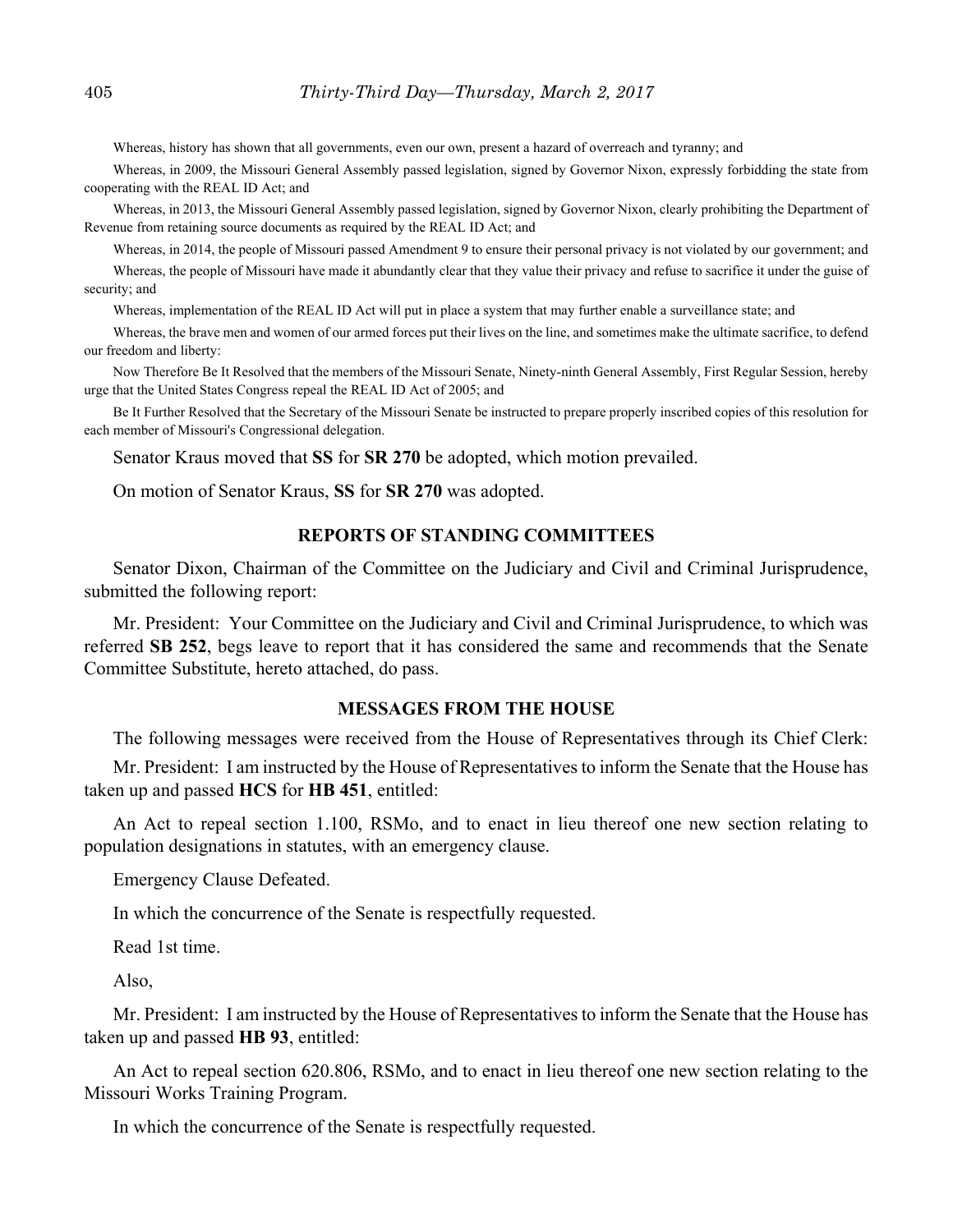Read 1st time.

Also,

Mr. President: I am instructed by the House of Representatives to inform the Senate that the House has taken up and passed **HB 289**, entitled:

An Act to repeal section 287.037, RSMo, and to enact in lieu thereof one new section relating to workers' compensation.

In which the concurrence of the Senate is respectfully requested.

Read 1st time.

Also,

Mr. President: I am instructed by the House of Representatives to inform the Senate that the House has taken up and passed **HCS** for **HB 225**, entitled:

An Act to amend chapter 301, RSMo, by adding thereto one new section relating to camping trailer license plates.

In which the concurrence of the Senate is respectfully requested.

Read 1st time.

## **RESOLUTIONS**

Senator Riddle offered Senate Resolution No. 384, regarding the Susanna Randolph Chapter of the Daughters of the American Revolution, Vandalia, which was adopted.

Senator Riddle offered Senate Resolution No. 385, regarding Charlie Rosenkrans, Paris, which was adopted.

Senator Nasheed offered Senate Resolution No. 386, regarding Charles R. Tallman, III, which was adopted.

# **INTRODUCTION OF GUESTS**

Senator Kehoe introduced to the Senate, Jordan Tyler Duenckel, Jefferson City.

The President introduced to the Senate, former Florida Governor Jeb Bush.

Senator Wallingford introduced to the Senate, Jenny Schade, Robert Michael and Cheryl Hartke, and forty seventh-grade students from St. Vincent DePaul, Cape Girardeau.

Senator Romine introduced to the Senate, Kevin Jenkins, Doug Smith and Matt King.

Senator Sater introduced to the Senate, students of the Ozark Nursing Program, College of the Ozarks.

On behalf of Senator Onder and herself, Senator Walsh introduced to the Senate, Bernice Herweck, and her son, Jack; and Jack was made an honorary page.

On motion of Senator Kehoe, the Senate adjourned until 4:00 p.m., Monday, March 6, 2017.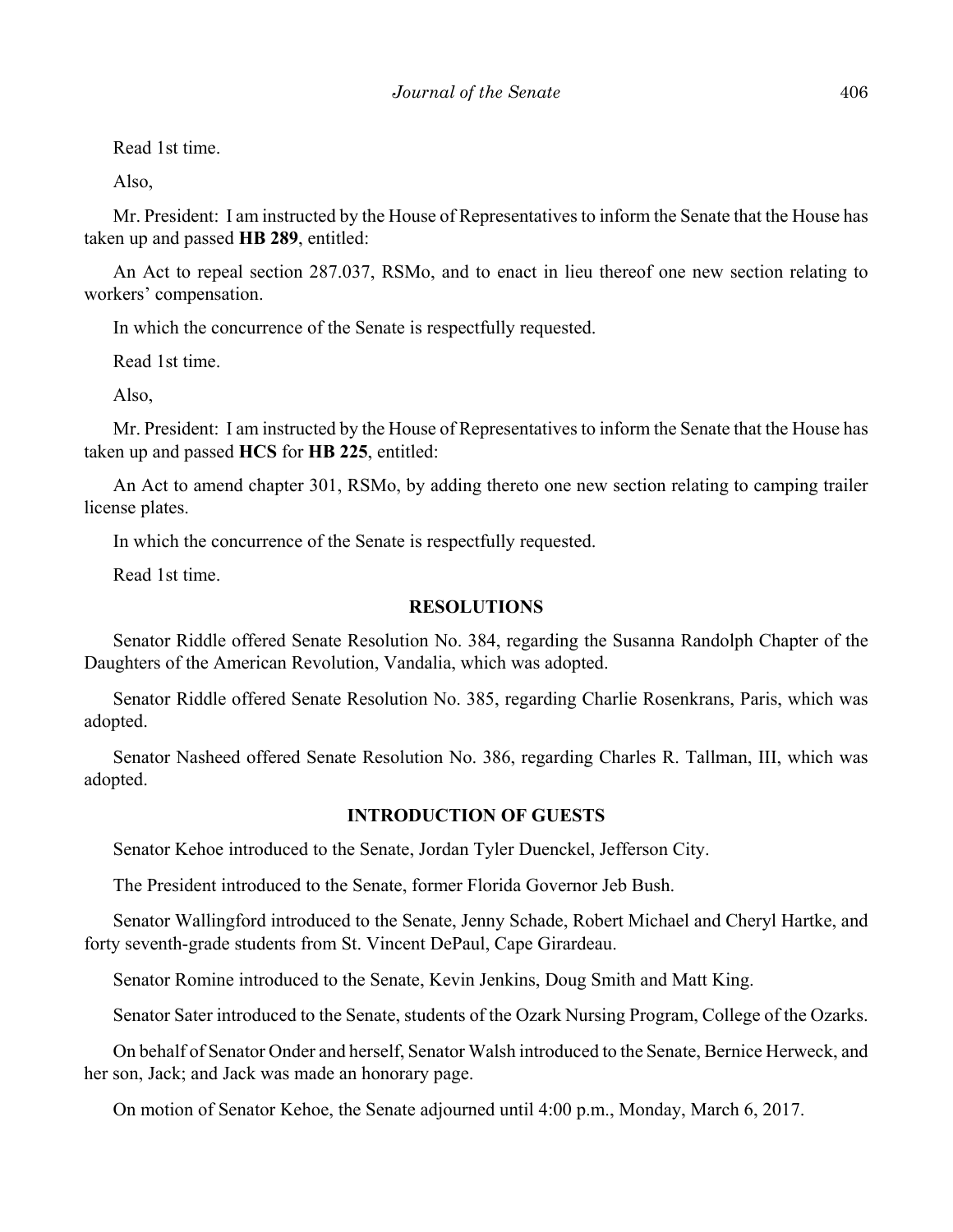## SENATE CALENDAR

# THIRTY-FOURTH DAY–MONDAY, MARCH 6, 2017  $\mathcal{L}$

# FORMAL CALENDAR

## SECOND READING OF SENATE BILLS

SB 506-Silvey SB 507-Nasheed SB 508-Nasheed SB 509-Dixon SB 510-Dixon SB 511-Dixon SB 512-Dixon SB 513-Dixon SB 514-Onder SB 515-Munzlinger SB 516-Munzlinger SB 517-Wasson SB 518-Emery SB 519-Emery SB 520-Emery SB 521-Kraus SB 522-Sifton SB 523-Sater SB 524-Koenig SB 525-Riddle

SB 526-Brown SB 527-Brown SB 528-Hegeman SB 529-Hegeman SB 530-Hegeman SB 531-Hoskins SB 532-Hoskins SB 533-Eigel SB 534-Eigel SB 535-Wallingford SB 536-Wallingford SB 537-Chappelle-Nadal SB 538-Chappelle-Nadal SB 539-Chappelle-Nadal SB 540-Curls SB 541-Schupp SB 542-Schatz SB 543-Schatz SB 544-Rowden

#### HOUSE BILLS ON SECOND READING

HCS for HB 115 HCS for HB 138 HCS for HB 662 HB 288-Fitzpatrick HB 655-Engler HCS for HB 50

HB 94-Lauer HCS for HB 451 HB 93-Lauer HB 289-Fitzpatrick HCS for HB 225

#### SENATE BILLS FOR PERFECTION

1. SB 66-Schatz, with SCS 2. SB 189-Kehoe, with SCS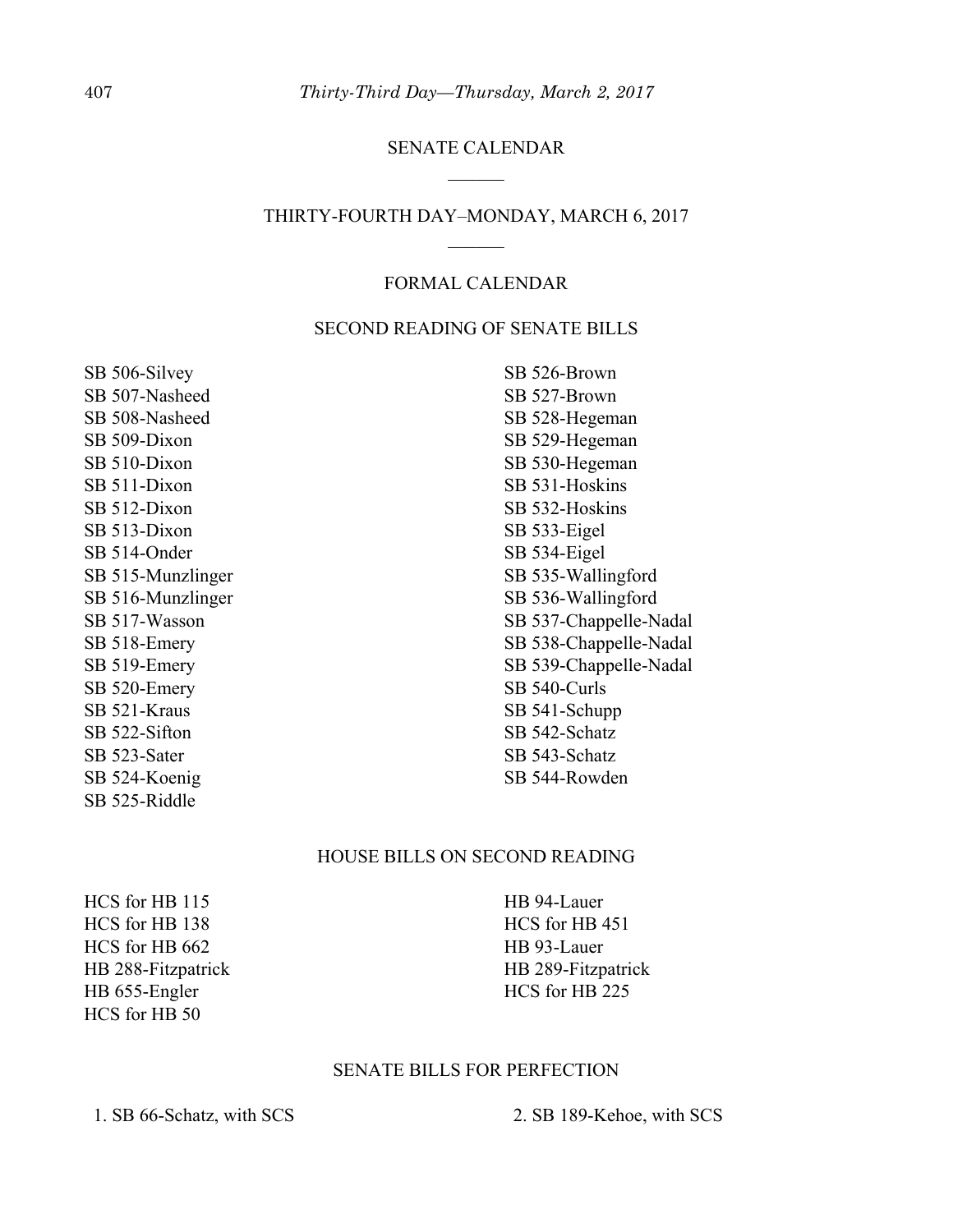3. SB 28-Sater, with SCS 4. SB 139-Sater, with SCS 5. SB 20-Brown 6. SB 6-Richard, with SCS 7. SB 11-Wasson, with SCS 8. SB 228-Koenig 9. SB 62-Hegeman 10. SBs 314 & 340-Schatz, et al, with SCS 11. SB 34-Cunningham 12. SB 65-Schatz 13. SB 185-Onder, et al, with SCS 14. SB 10-Wasson and Richard, with SCS 15. SB 199-Wasson 16. SB 349-Wasson 17. SB 293-Romine 18. SB 190-Emery and Nasheed, with SCS 19. SB 184-Emery 20. SB 22-Chappelle-Nadal 21. SB 32-Emery, with SCS 22. SB 258-Munzlinger 23. SB 259-Munzlinger 24. SB 260-Munzlinger 25. SB 261-Munzlinger 26. SB 262-Munzlinger 27. SB 213-Rowden, with SCS 28. SB 123-Munzlinger 29. SB 283-Hegeman 30. SB 284-Hegeman, with SCS 31. SB 124-Wasson 32. SB 35-Cunningham 33. SB 114-Schatz 34. SB 247-Kraus, with SCS 35. SB 325-Kraus 36. SBs 285 & 17-Koenig, with SCS 37. SB 160-Sater, with SCS 38. SB 41-Wallingford and Emery 39. SB 67-Onder, et al 40. SB 195-Koenig 41. SB 18-Kraus 42. SB 290-Schatz, with SCS 43. SB 330-Munzlinger 44. SBs 44 & 63-Romine, with SCS 45. SB 328-Romine, with SCS 46. SB 188-Munzlinger, with SCS

47. SB 102-Cunningham, with SCS 48. SB 303-Wieland, with SCS 49. SB 49-Walsh, with SCS 50. SB 147-Romine 51. SJR 9-Romine, with SCS 52. SB 122-Munzlinger, with SCS 53. SB 227-Koenig, with SCS 54. SB 210-Onder, with SCS 55. SB 220-Riddle, with SCS 56. SB 97-Sater, with SCS 57. SB 176-Dixon 58. SB 13-Dixon 59. SB 177-Dixon, with SCS 60. SB 68-Onder and Nasheed 61. SB 126-Wasson 62. SB 221-Riddle 63. SB 83-Dixon 64. SB 99-Emery 65. SB 171-Dixon and Sifton, with SCS 66. SB 158-Dixon 67. SB 157-Dixon, with SCS 68. SB 81-Dixon 69. SB 178-Dixon 70. SB 204-Sifton 71. SB 84-Kraus, with SCS 72. SB 163-Romine 73. SB 242-Emery, with SCS 74. SB 371-Schaaf 75. SB 333-Schaaf, with SCS 76. SB 295-Schaaf, with SCS 77. SB 409-Koenig 78. SB 141-Emery 79. SB 203-Sifton, with SCS 80. SB 410-Schatz 81. SB 368-Rowden 82. SB 331-Hegeman 83. SB 348-Wasson 84. SB 406-Wasson and Sater 85. SB 142-Emery 86. SB 129-Dixon and Sifton, with SCS 87. SB 96-Sater and Emery 88. SB 103-Wallingford 89. SB 196-Koenig 90. SB 230-Riddle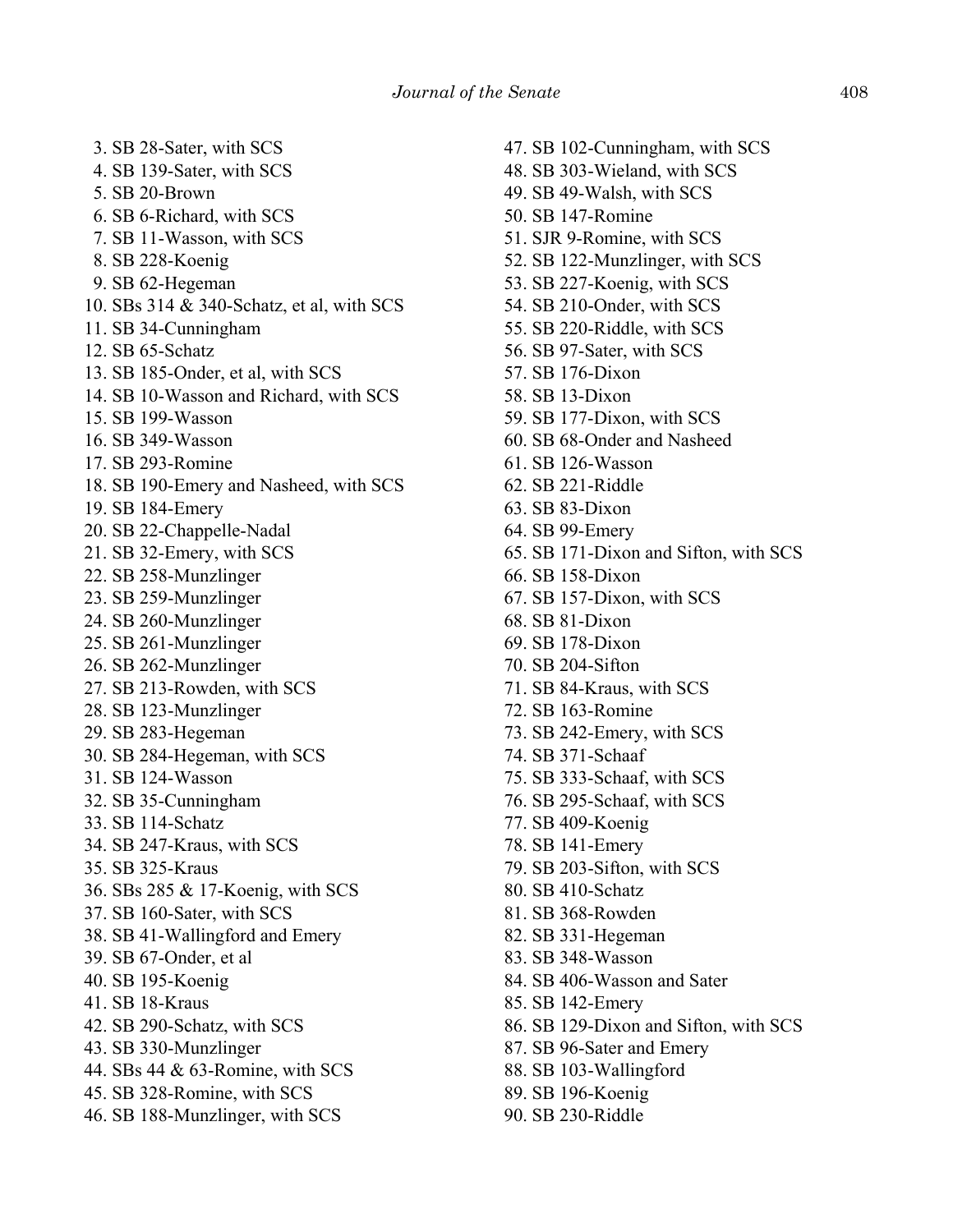91. SB 88-Brown, with SCS 92. SB 200-Libla 93. SB 201-Onder, with SCS 94. SB 183-Hoskins, with SCS 95. SB 130-Kraus, with SCS 96. SB 80-Wasson, with SCS 97. SB 250-Kehoe 98. SJR 12-Eigel 99. SB 144-Wallingford 100. SB 280-Hoskins, with SCS 101. SB 115-Schupp, with SCS 102. SB 362-Hummel 103. SB 298-Curls 104. SB 234-Libla, with SCS 105. SB 442-Hegeman 106. SB 76-Munzlinger 107. SB 389-Sater, with SCS

108. SB 286-Rizzo 109. SB 267-Schatz, with SCS 110. SB 383-Eigel and Wieland 111. SB 336-Wieland 112. SB 223-Schatz, with SCS 113. SB 263-Riddle 114. SB 243-Hegeman 115. SB 156-Munzlinger, with SCS 116. SB 85-Kraus, with SCS 117. SB 180-Nasheed, with SCS 118. SB 233-Wallingford 119. SB 61-Hegeman, with SCS 120. SJR 11-Hegeman, with SCS 121. SB 358-Wieland 122. SB 316-Rowden, with SCS 123. SB 376-Hoskins 124. SB 252-Dixon, with SCS

# HOUSE BILLS ON THIRD READING

HB 251-Taylor, with SCS (Onder) HCS for HB 130, with SCS (Onder) HB 95-McGaugh (Emery) HB 153-Corlew (Libla)

# INFORMAL CALENDAR

# SENATE BILLS FOR PERFECTION

SB 5-Richard SB 21-Brown SBs 37 & 244-Silvey, with SCS, SS for SCS & SA 1 (pending)

# CONSENT CALENDAR

# Senate Bills

Reported 2/16

SB 128-Dixon, with SCS

Reported 3/2

SB 117-Schupp, with SCS SB 296-Hummel